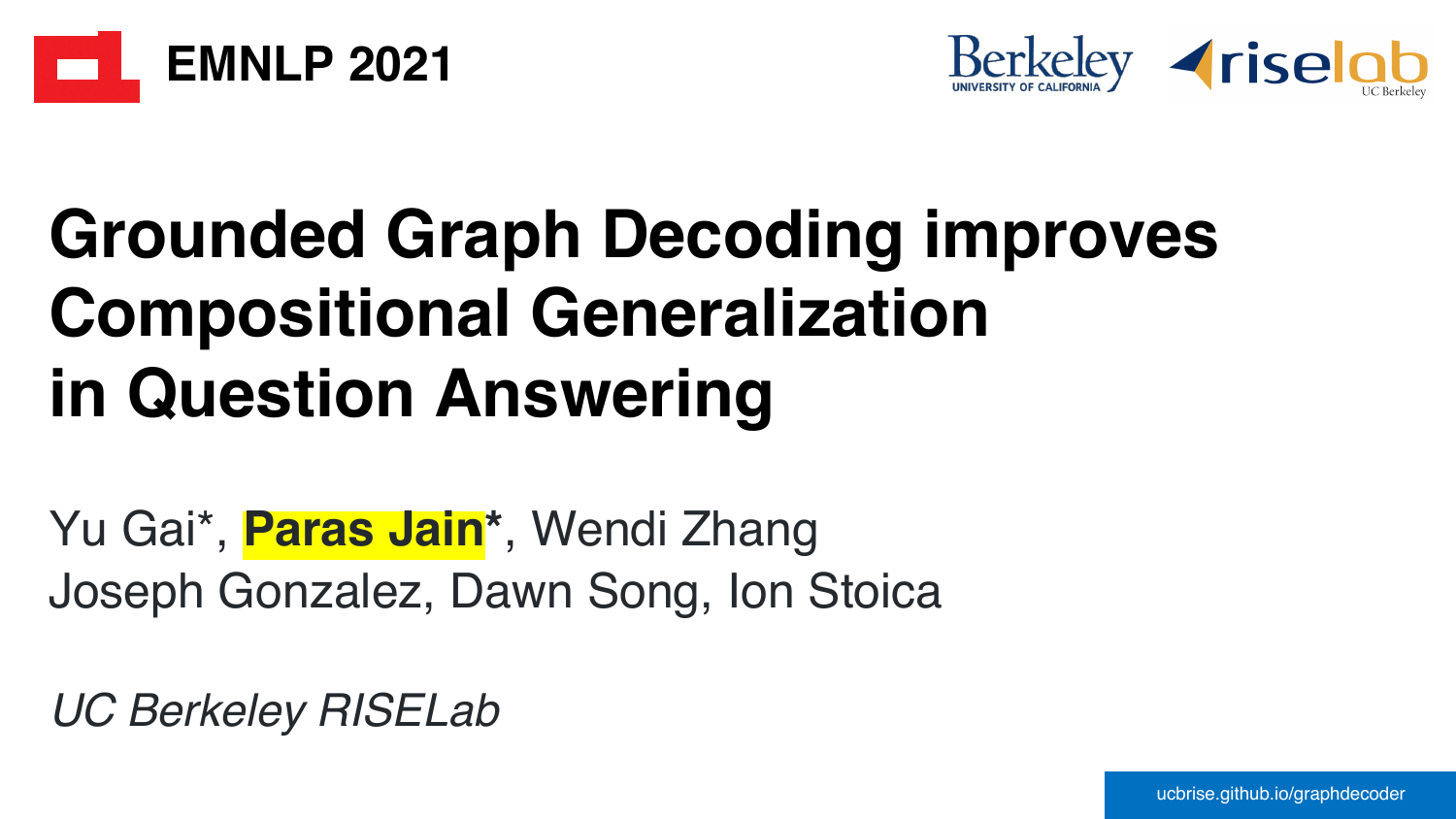### **Can neural networks "make infinite use of finite means" with language? (Chomsky and Lightfoot 2002)**

**Grounded Graph Decoding improves Compositional Generalization in Question Answering The Understand State of an I**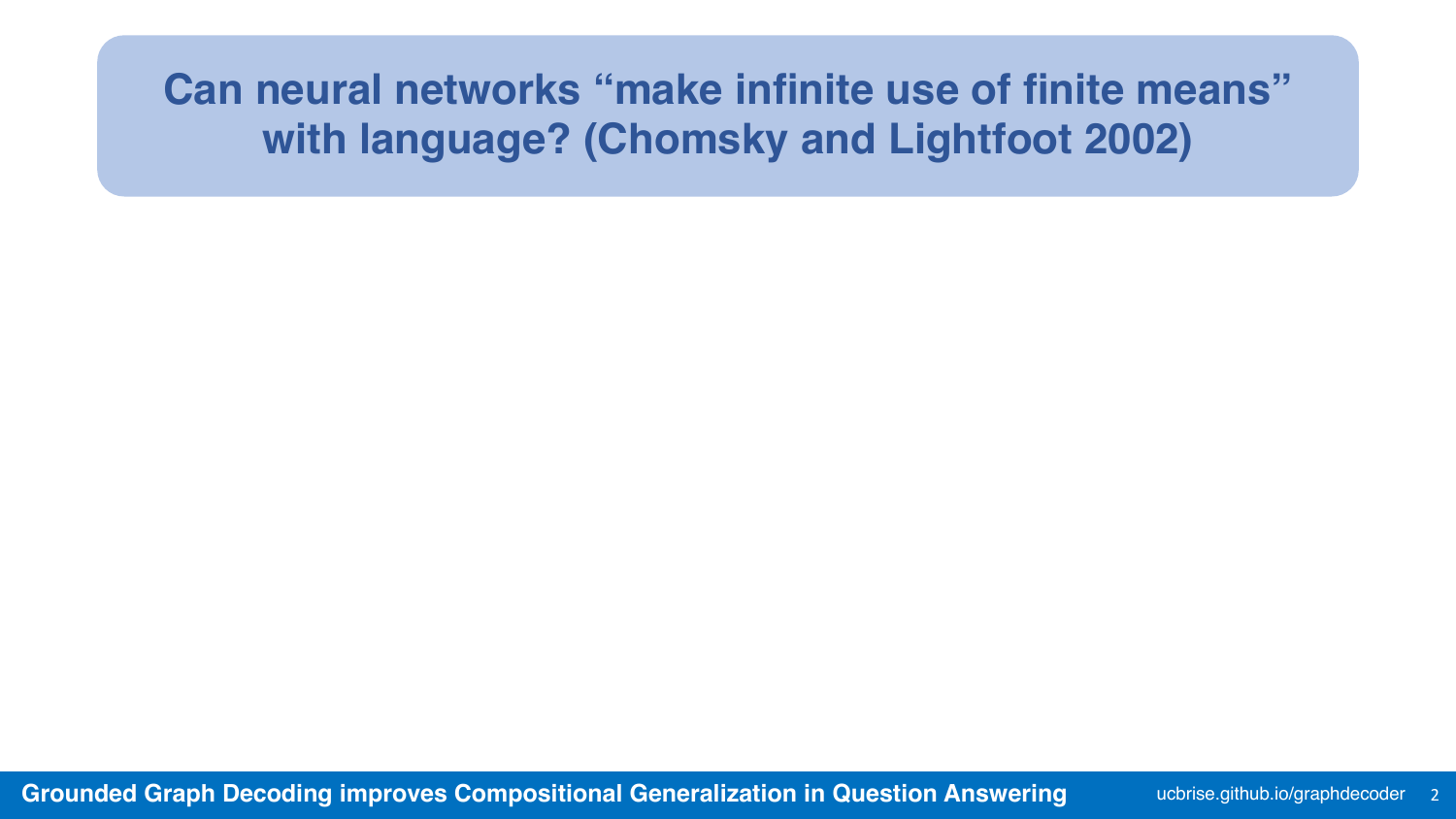#### **Compositionality is a critical component of complex language**

**Can neural networks "make infinite use of finite means" with language? (Chomsky and Lightfoot 2002)**

Humans can form novel compound sentences from simple constructs!

| <b>Shane Steele</b> |                                                        | brother            |
|---------------------|--------------------------------------------------------|--------------------|
|                     | <entity>'s <entity></entity></entity>                  |                    |
|                     | Did <entity> <verb> <entity>?</entity></verb></entity> |                    |
|                     | <verb> and <verb></verb></verb>                        |                    |
| produce             | direct                                                 | Revenge Of The Spy |
|                     | From Kevsers et al. 2020                               |                    |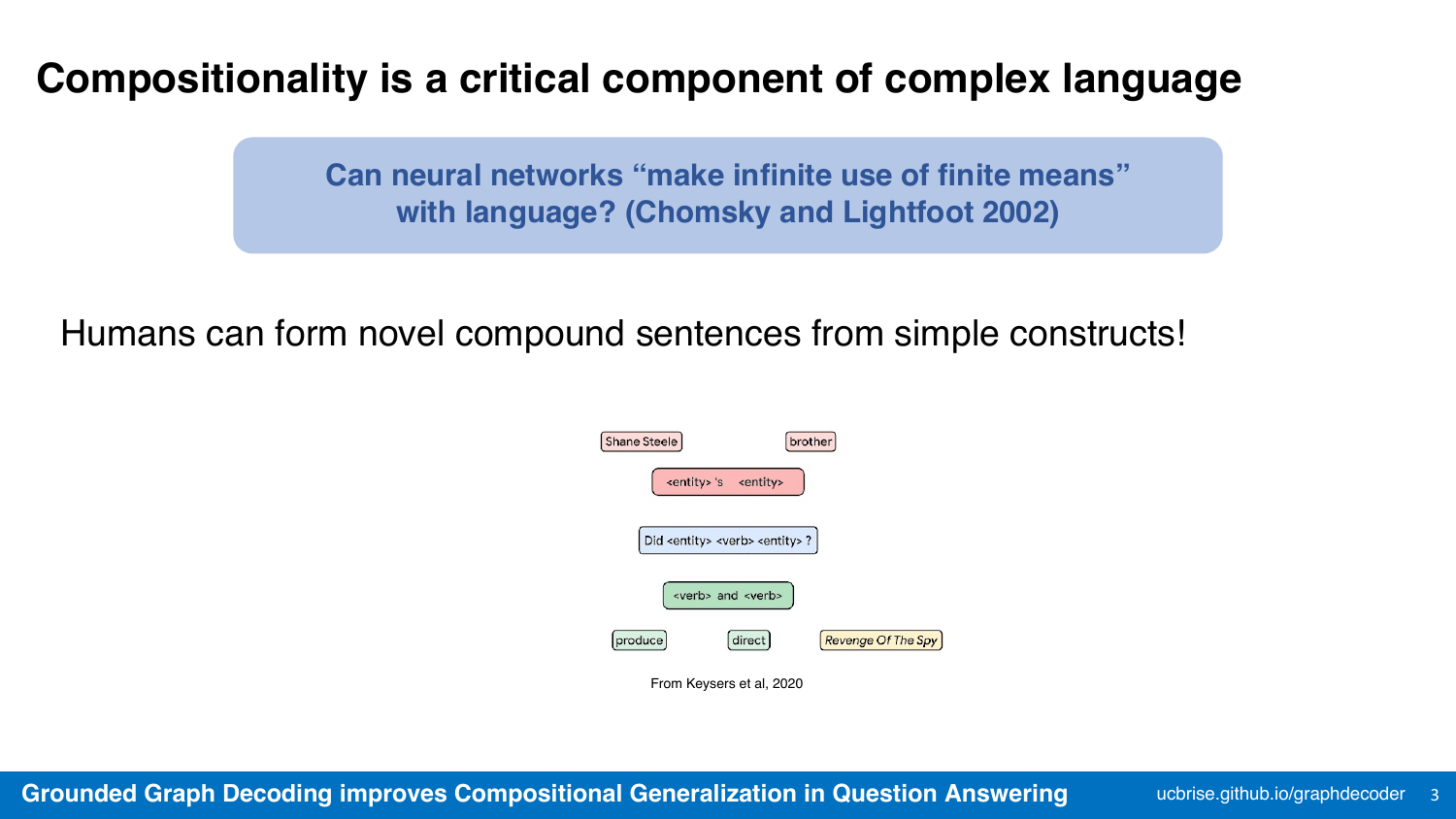#### **Compositionality is a critical component of complex language**

**Can neural networks "make infinite use of finite means" with language? (Chomsky and Lightfoot 2002)**

Humans can form novel compound sentences from simple constructs!

**Compositionality:** the meaning of an expression is given by combining the meanings of its parts (Montague 1970, Frege 1884)

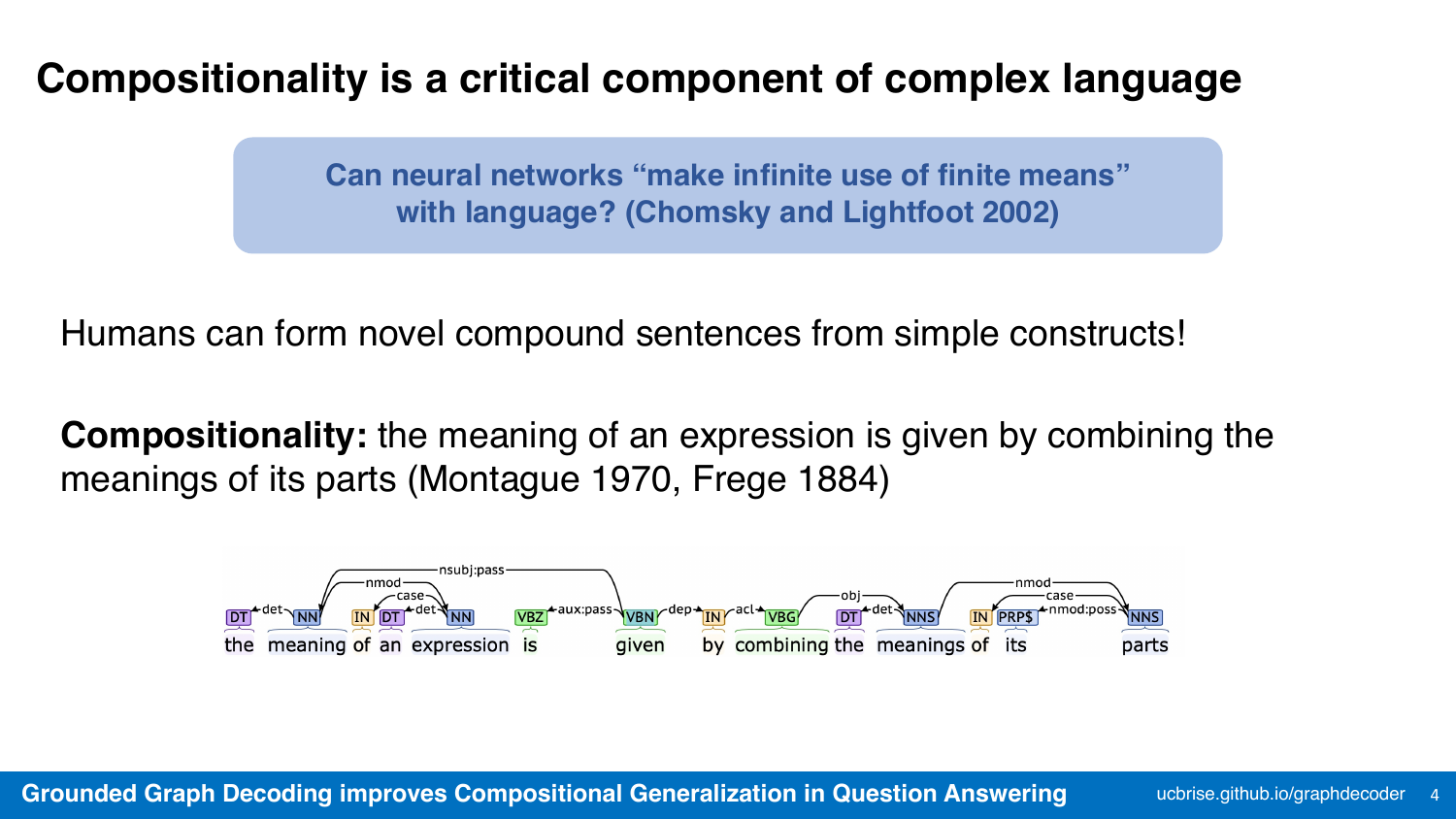# **Benchmarking Compositional Generalization**

**Compositional Freebase Questions (CFQ):** successor to the SCAN dataset to evaluate real-world performance of question answering models

Who directed and produced Goldfinger and Inception?





#### Maximum Compound Divergence splits (MCD1, MCD2, MCD3) test **generalization to unseen compositions** at test-time

"Measuring Compositional Generalization: A Comprehensive Method on Realistic Data", Keysers et al 2020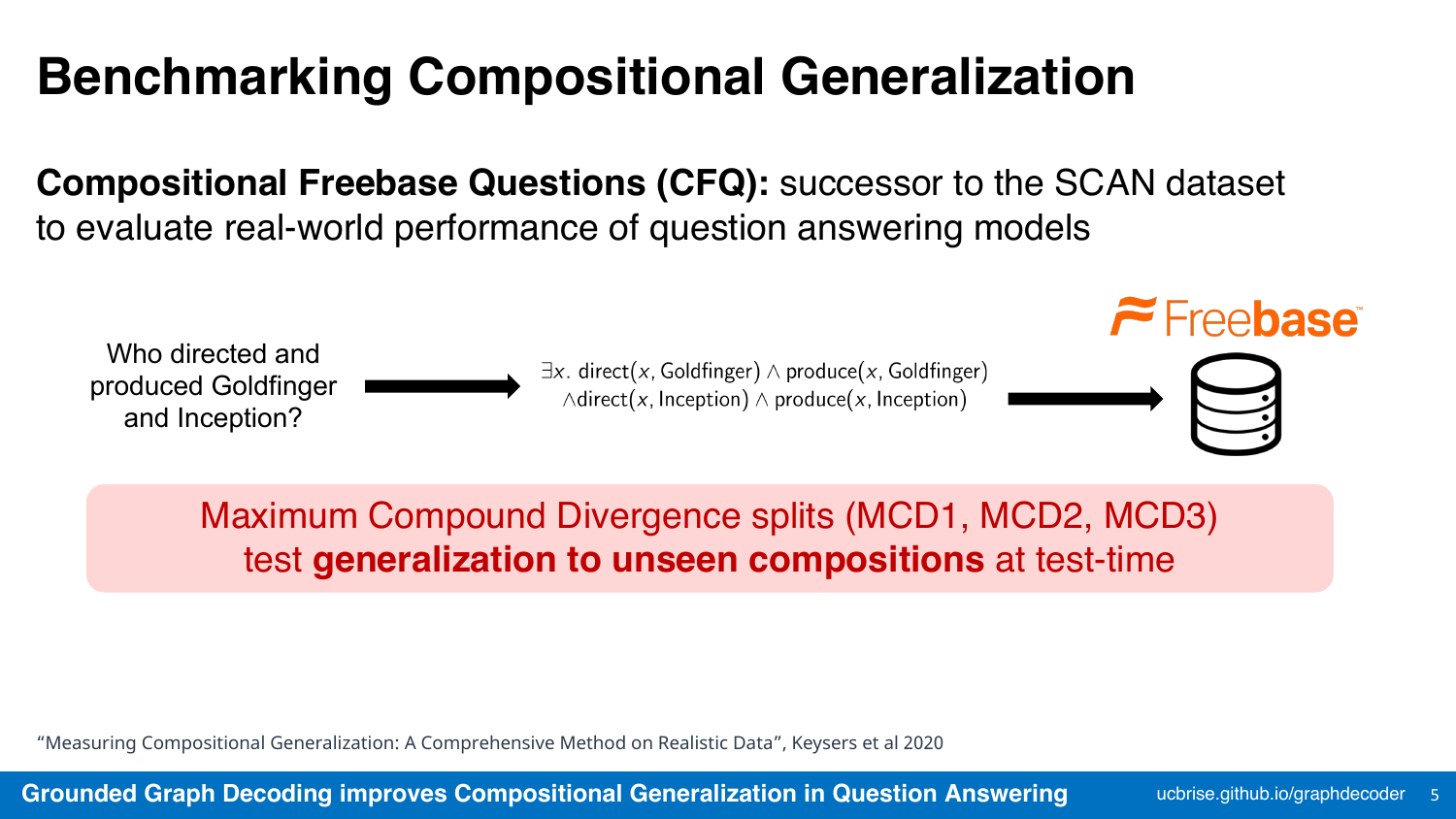# **Grounded Graph Decoding** improves compositional generalization

**Challenge 1: Challenging to** retain syntax structure from complex inputs

#### **Grounding via Attention**

**Challenge 2:** SPARQL output domain is group and permutation invariant

**Conjunctive graph decoding**

**Grounded Graph Decoding improves Compositional Generalization in Question Answering The Analytic Analytic Agraphdecoder 6**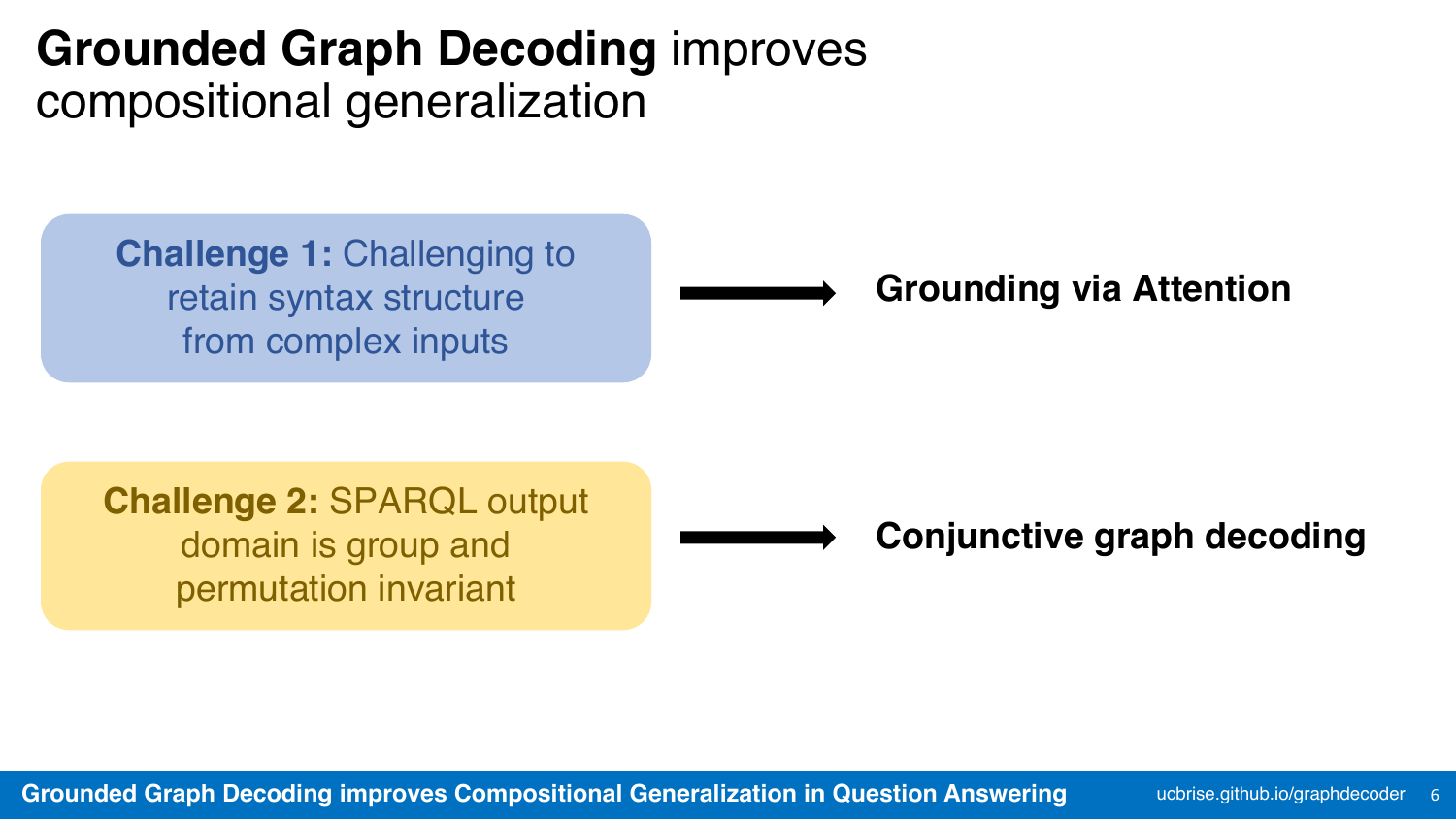#### **Results:** SOTA results (+36% MCD1 accuracy) with smaller models and no pre-training

| <b>Method</b>                                | # Params. | <b>Accuracy per-split</b> |                   |                   |                       |
|----------------------------------------------|-----------|---------------------------|-------------------|-------------------|-----------------------|
|                                              |           | MCD1                      | MCD2              | MCD3              |                       |
| LSTM w/ attention (Keysers et al., 2020)     |           | $28.9 \pm 1.8\%$          | $5.0 \pm 0.8\%$   | $10.8 \pm 0.6 \%$ |                       |
| Transformer (Keysers et al., 2020)           |           | $34.9 \pm 1.1\%$          | $8.2 \pm 0.3\%$   | $10.6 \pm 1.1\%$  |                       |
| Universal Transformer (Keysers et al., 2020) |           | $37.4 \pm 2.2\%$          | $8.1 \pm 1.6\%$   | $11.3 \pm 0.3\%$  |                       |
| Evolved Transformer (Keysers et al., 2020)   |           | $42.4 \pm 1.0\%$          | $9.3 \pm 0.8\%$   | $10.8 \pm 0.2\%$  |                       |
| T5-base (Furrer et al., 2020)                | 220M      | $57.6 \pm 1.4\%$          | $19.5 \pm 1.0\%$  | $16.6 \pm 1.5\%$  |                       |
| T5-large (Furrer et al., 2020)               | 770M      | $63.3 \pm 0.6\%$          | $22.2 \pm 1.5\%$  | $18.8 \pm 2.6\%$  | <b>F</b> Pre-training |
| <b>T5-11B</b> (Furrer et al., 2020)          | 11000M    | $61.4 \pm 4.8\%$          | $30.1 \pm 2.2\%$  | $31.2 \pm 5.7\%$  | +19.2% MCD1           |
| T5-11B (modified) (Furrer et al., 2020)      | 11000M    | $61.6 \pm 12.4\%$         | $31.3 \pm 12.8\%$ | $33.3 \pm 2.3\%$  |                       |
| <b>Grounded Graph Decoding</b>               | 0.3M      | $97.9 \pm 0.2\%$          | $47.1 \pm 10.4\%$ | $50.8 \pm 17.2\%$ | Ours                  |

**Ours** +36% MCD1 vs. T5